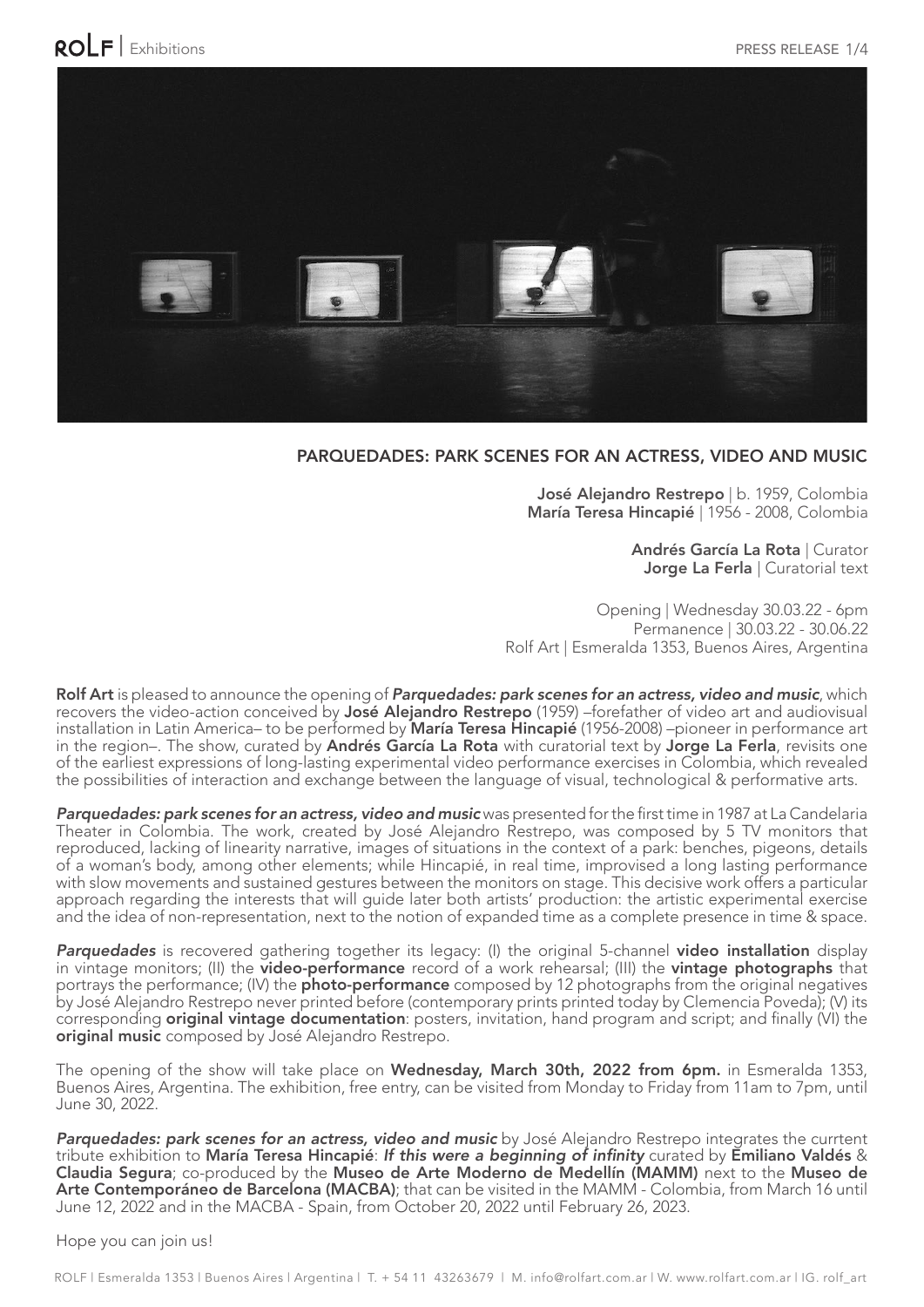

## **BIOGRAPHIES**

María Teresa Hincapié (1956-2008) was a Colombian pioneer of performance in her country and, without a doubt, one of the most infuential in Latin America. She began her artistic career involved with theater and was part of the group "Acto Latino" from which she developed her own dance-theater-ritual inspired by oriental techniques. After traveling through Mexico, Europe and Asia, Hincapié returned to Colombia and began a search for alternative spaces for her artistic expressions. At that time, she was linked with artists such as Doris Salcedo, José Alejandro Restrepo, and Álvaro Restrepo. Her version of Desde la huerta de los mudos (1986), a tribute to Federico García Lorca that she made in collaboration with Álvaro Restrepo, marked the beginning of the fusion between theater and visual arts that the artist developed throughout her work . A year later, a work by the artist José Alejandro Restrepo was introduced in the feld of performance based on Parquedades (1987), which completely removed it from the theatrical forms and from the conventional notion of 'spectacle'. Hincapié has addressed issues related to the feminine condition, domestic daily life and motherhood in her work. From a rigorous handling of the body and a great sense of space intervened, time is one of the crucial aspects of her work. The detained and tense rhythms of her presentations create an atmosphere that is in many cases oppressive and openly critical of certain circumstances of social and sexual alienation. Hincapié performed actions that took physical effort to limits that revealed pain as an intimate and universal expression. The Colombian artist won the frst prize at the XXXIII National Salon of Artists of Colombia in 1990 with the work Una cosa es una cosa, a plastic action that took her 12 hours and which placed her in the annals of Colombian art. And for the second time in 1996 for the work Divine proportion. She has also participated in international exhibitions and fairs such as I Bienal de Valencia – The Body of Art Biennial of Valencia (2001), 51 International Art Exhibition – Always a little further, La Biennale di Venecia (2005), and 27th Bienal de São Paulo (2006), among others.

José Alejandro Restrepo (1959) is a renowned Colombian video-artist. Restrepo is a central figure in Latin American contemporary art with more than thirty years of production that forms part of the history panorama of the electronic arts in our continent. His training and interests are varied and range from visual and scenic arts, installation, photography, performance and editorial production, constituting as a model of contemporary artist that operates from hybridity. Also, his work dialogues with the documentary image through a work exhibited under diverse formats and devices, focused on the critique of the relationships between art, history, media, religion and politics. The work of the Colombian artist is based on serious research on the accounts of the dominant power and popular beliefs that derive in a critical vision and whose interpretations dismantle the ideology of the system. In this sense, Restrepo attributes to the video the function of disarticulating the discourses of power and in several of his works he does so from the re-appropriation of television images and their manipulation, reconstructing the messages of the mass media, to make a signal on the value that is given to the images. On the other hand, the uses that Restrepo makes of video technology and electronic image imply a deviation from the speeches of the spectacle and the mainstream of contemporary art. His work is regularly exhibited in Europe, Latin America and the United States. Among his individual exhibitions we can mention Teofanías (2008, Museo de Antioquia, Medellín); Transhistory: myth and memory in the work of José Alejandro Restrepo (2001, Luis Ángel Arango Library, Bogotá), Musa paradisíaca (1997, Museum of Modern Art, Bogotá), Anaconda (1993, Aphone in Geneva, Switzerland) and Terebra (1988 , Museum of the National University of Bogotá). He also made group exhibitions such as Botáni- ca política (2004, Fundación la Caixa, Barcelona) and Cantos / cuentos colombianos (2004, Contemporary Colombian Art in the Daros- Latinoamerica, Zurich), Tempo (2002, Museum of Modern Art -MoMA-, New York) ), Art and Violence in Colombia (1999, Museum of Modern Art, Bogotá), The Sense of Place (1998, Reina Sofía Art Center, Madrid). He participated, among others, in the 52nd Venice Biennial (2007), Mercosul Biennial (Porto Alegre, 2011), Lyon Biennial (2011), Quai Branly Museum (2013) and The Museum of Fine Arts (Houston, 2015).